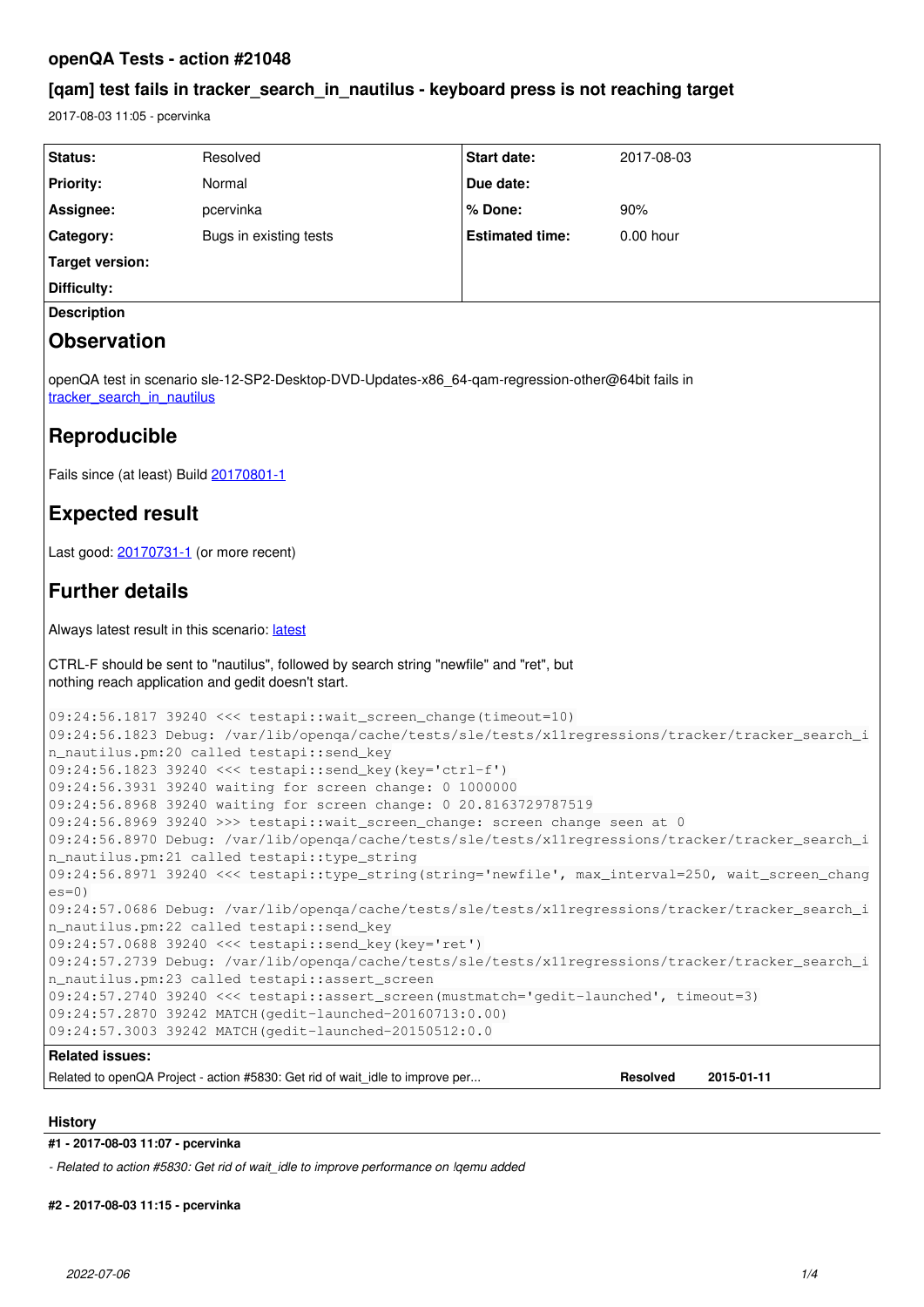Same behavior applies also for shotwell failure, ALT-R doesn't reach application [https://openqa.suse.de/tests/1087881#step/shotwell\\_edit/21](https://openqa.suse.de/tests/1087881#step/shotwell_edit/21)

17:05:48.5317 23575 MATCH(shotwell\_edit-shotwell-remove-prompt-20160726:1.00) 17:05:48.6104 23572 >>> testapi:: handle found needle: found shotwell edit-shotwell-remove-prompt-20160726, si milarity 1.00 @ 256/278 17:05:48.6105 Debug: /var/lib/openqa/cache/tests/sle/tests/x11regressions/shotwell/shotwell\_edit.pm:41 called testapi::wait\_screen\_change 17:05:48.6106 23572 <<< testapi::wait\_screen\_change(timeout=10) 17:05:48.6115 Debug: /var/lib/openqa/cache/tests/sle/tests/x11regressions/shotwell/shotwell\_edit.pm:41 called testapi::send\_key 17:05:48.6115 23572 <<< testapi::send\_key(key='alt-r') 17:05:48.8206 23572 waiting for screen change: 0 42.8989341273647 17:05:48.8207 23572 >>> testapi::wait\_screen\_change: screen change seen at 0 17:05:48.8208 Debug: /var/lib/openqa/cache/tests/sle/tests/x11regressions/shotwell/shotwell\_edit.pm:42 called testapi::send\_key 17:05:48.8209 23572 <<< testapi::send\_key(key='esc') 17:05:49.0269 Debug: /var/lib/openqa/cache/tests/sle/tests/x11regressions/shotwell/shotwell\_edit.pm:43 called testapi::wait\_still\_screen 17:05:49.0271 23572 <<< testapi::wait\_still\_screen(stilltime=7, timeout=30, simlvl=47) 17:05:56.5888 23572 >>> testapi::wait\_still\_screen: detected same image for 7 seconds 17:05:56.5890 Debug: /var/lib/openqa/cache/tests/sle/tests/x11regressions/shotwell/shotwell\_edit.pm:44 called testapi::assert\_screen 17:05:56.5891 23572 <<< testapi::assert\_screen(mustmatch='shotwell-removed-picture', timeout=30) 17:05:56.6104 23575 MATCH(shotwell\_edit-shotwell-removed-picture-20160510:0.00)

# **#3 - 2017-08-03 12:14 - pcervinka**

Unstable keyboard inputs cause failures in gnote\_search\_body and gnote\_search\_title. gnote\_search\_body: https://openga.suse.de/tests/1088709#step/gnote\_search\_body/8

send\_key "ret"; send\_key "ctrl-f"; type\_string "and";

gnote\_search\_title: [https://openqa.suse.de/tests/1088709#step/gnote\\_search\\_title/8](https://openqa.suse.de/tests/1088709#step/gnote_search_title/8)

send\_key "ret"; send key "ctrl-f"; type\_string "here";

# **#4 - 2017-08-03 12:22 - pcervinka**

#### Empathy aim fails during account deletion:

[https://openqa.suse.de/tests/1088710#step/empathy\\_aim/37](https://openqa.suse.de/tests/1088710#step/empathy_aim/37)

assert\_screen 'empathy-confirm-aim-deletion1'; wait\_screen\_change { send\_key "alt-r" };

#### ALT-R is not reaching application.

# **#5 - 2017-08-03 12:27 - pcervinka**

Same issue with unstable keyboard input is in evolution\_meeting\_imap and evolution\_meeting\_pop. https://openga.suse.de/tests/1088710#step/evolution\_meeting\_imap/50 [https://openqa.suse.de/tests/1088710#step/evolution\\_meeting\\_pop/52](https://openqa.suse.de/tests/1088710#step/evolution_meeting_pop/52)

# **#6 - 2017-08-03 13:43 - okurz**

could be related to<https://github.com/os-autoinst/os-autoinst-distri-opensuse/pull/3359>(EDIT: Ah, sorry. You already added the reference) . subsequent send\_keys without any synchronisation in between is prone to fail. Use either explicit assert\_screen's in between or wait\_screen\_change or wait\_still\_screen

# **#7 - 2017-08-03 14:14 - pcervinka**

I believe it is related, because these multiple test failures just started when changes in [#5830](https://progress.opensuse.org/issues/5830) were implemented.

# **#8 - 2017-08-03 14:47 - pcervinka**

There is another test which fails with strange result, desktop\_mainmenu: [https://openqa.suse.de/tests/1089639#step/desktop\\_mainmenu/2](https://openqa.suse.de/tests/1089639#step/desktop_mainmenu/2)

ALT-F1 is send without any synchronization and incorrect menu is displayed. I verified behavior on installation in VM and Gnome shortcut works as expected, it is not a product bug.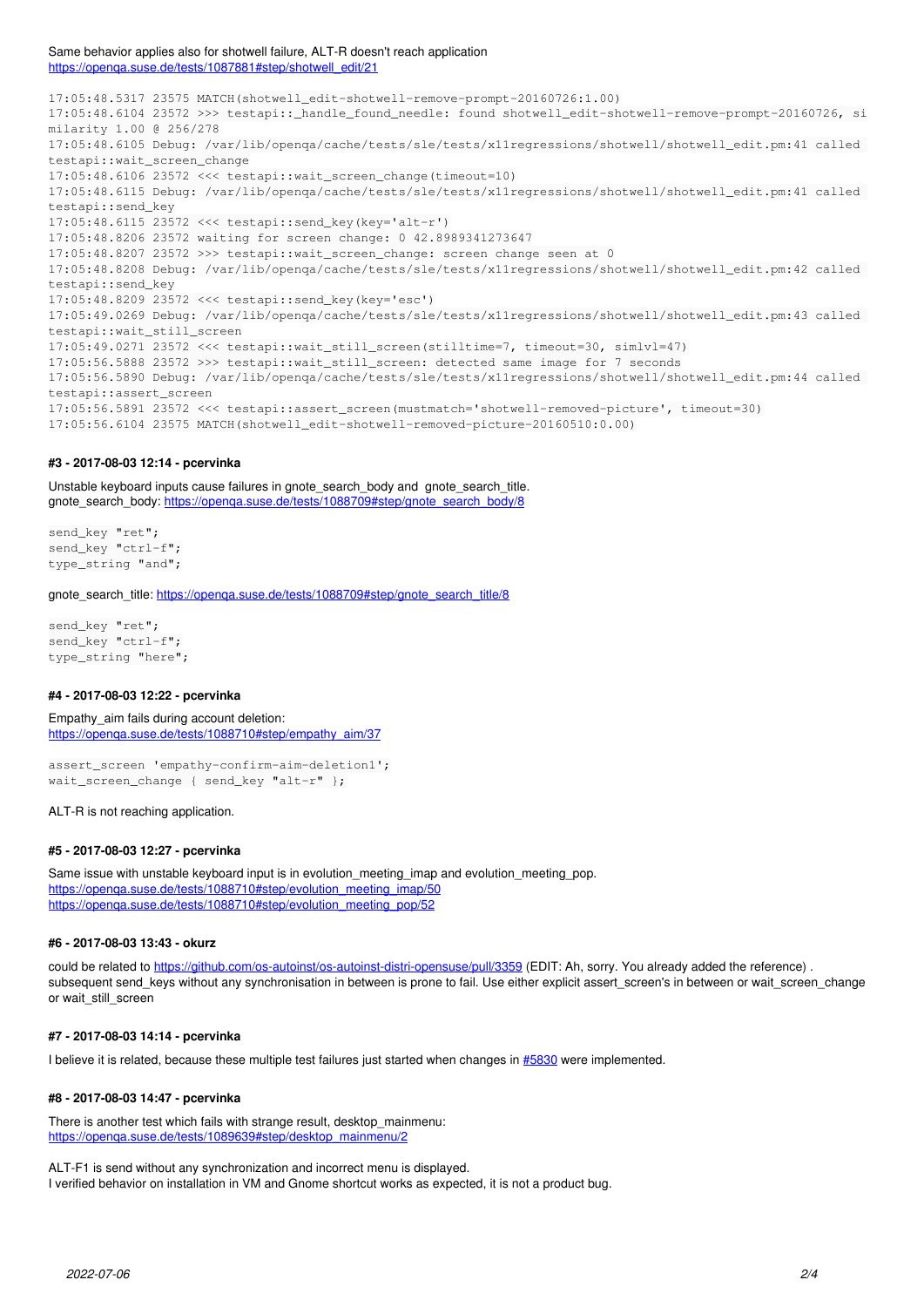#### **#9 - 2017-08-08 14:45 - dasantiago**

pcervinka wrote:

Unstable keyboard inputs cause failures in gnote\_search\_body and gnote\_search\_title. gnote\_search\_body: [https://openqa.suse.de/tests/1088709#step/gnote\\_search\\_body/8](https://openqa.suse.de/tests/1088709#step/gnote_search_body/8)

```
send_key "ret";
send_key "ctrl-f";
type_string "and";
```
gnote\_search\_title: https://openga.suse.de/tests/1088709#step/gnote\_search\_title/8

```
send_key "ret";
send_key "ctrl-f":
type_string "here";
```
#### **GNOTE** only:

I was able to reproduce this on gnote in my laptop using **my fingers.**

I only tested this with gnote. I don't know about other apps.

On gnote the problem is that the interface is "slow". If we do ctrl-f and **imediatly** start writing we can see that the first letters will go to the text body and the last letters will go to the search field.

This test needs a sleep between the sending of the return key and the start of the writing.

# **#10 - 2017-08-29 06:06 - okurz**

This is an autogenerated message for openQA integration by the openqa\_review script:

This bug is still referenced in a failing openQA test: qam-regression-other <https://openqa.suse.de/tests/1132480>

#### **#11 - 2017-09-12 06:10 - okurz**

This is an autogenerated message for openQA integration by the openqa\_review script:

This bug is still referenced in a failing openQA test: qam-regression-other <https://openqa.suse.de/tests/1158952>

# **#12 - 2017-09-12 12:17 - pcervinka**

*- Status changed from New to In Progress*

*- Assignee set to pcervinka*

# **#13 - 2017-09-13 08:55 - pcervinka**

*- % Done changed from 0 to 60*

Reproduced issue with shotwell\_edit: wait\_screen\_change { send\_key 'alt-r' }; send\_key "esc";

If is esc key pressed fast, it will cancel image removal.

# **#14 - 2017-09-13 09:59 - pcervinka**

The issue with tracker search in nautilus is in the line: wait\_screen\_change { type\_string 'newfile' };

Nautilus searches for string during typing, it means that each typed character can generate screen change and string is typed partially (not complete like: n,ne,newf).

# **#15 - 2017-09-13 12:26 - pcervinka**

empathy\_aim issue is caused by lines: wait screen change { send key "alt-r" }; send\_key "alt-c";

If alt-c is pressed very fast, it will cancel account removal.